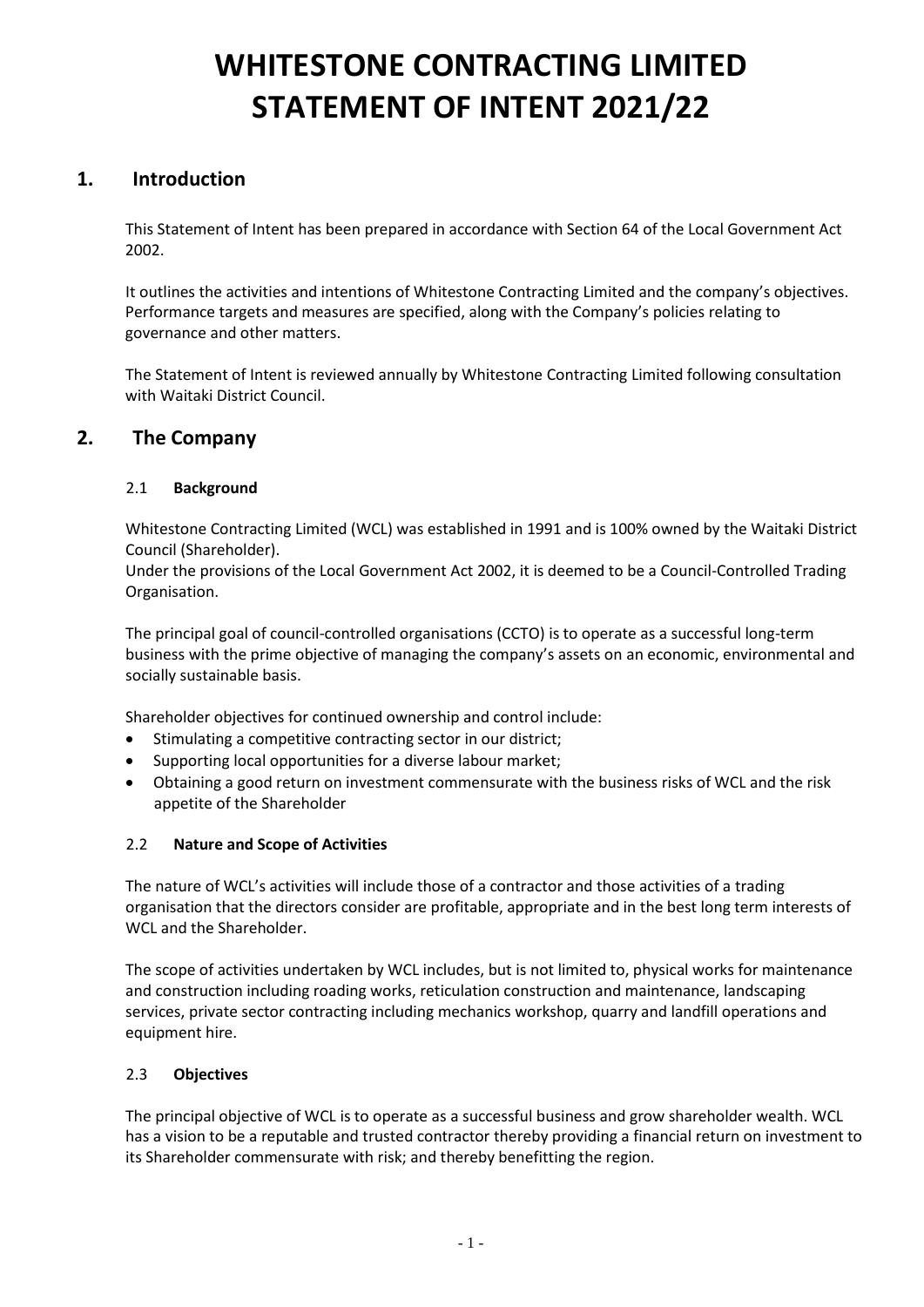In general, WCL is focused on continual improvement of its systems and processes to improve operations. It also seeks to support local employment, the environment and the community, while at the same time maximising profit and performance in a sustainable way. As a company it recognises its Shareholder's objectives for ownership, including providing cost-effective delivery of local services and assisting in the maintenance and improvement of good quality local infrastructure.

In pursuing the principal objective WCL and directors shall:

- $\triangleright$  Manage the WCL's business activities in an efficient, effective and safe manner.
- $\triangleright$  Ensure governance, structures, leadership and processes are in place and operating effectively across WCL to deliver a Zero Harm culture and achieve strategic safety goals
- $\triangleright$  Grow Shareholder wealth
- $\triangleright$  Ensure assets and liabilities are prudently managed consistent with the nature of a contracting business.
- $\triangleright$  Maximise the long term viability and profitability consistent with the Shareholder's objectives for ownership.
- ➢ Manage the business with the objective of achieving agreed business growth.
- $\triangleright$  Consolidate, and when financially advantageous, expand the Company operations into the private and public sectors using the skill, abilities and management techniques that are available within WCL.
- $\triangleright$  Maintain a diversified portfolio of work and clients to ensure continuity of returns to the Shareholder.
- $\triangleright$  Continue to review WCL structure to ensure the most efficient structure is in place to enhance profitability.
- $\triangleright$  Be customer-focused and ensure good customer contract results as measured against contract specifications.
- $\triangleright$  Ensure that the Company is disciplined with expenditure and seeks to maximise revenue.
- $\triangleright$  Achieve the most efficient use of staff resources, capital assets and working capital through innovative management and sound business practises.
- $\triangleright$  Develop and get agreement from the shareholder on a significant asset acquisition/disposal process and to engage proactively on this mutually-agreed approval process.
- ➢ Provide a work environment that recruits, fosters and maintains safe, competent, motivated, committed and productive employees and developing its people to their potential.
- ➢ Recognise and reward excellent performance by staff.
- $\triangleright$  Act in an environmentally and socially responsible manner and implement sustainable business practices.
- $\triangleright$  Ensure transparent and informed relationships are maintained with the Shareholder within the spirit of 'no surprises'.

# **3. Reporting and Performance Measures**

# 3.1 **Reporting Frequency and Content**

A Director of WCL shall attend any meeting at which the Annual Report or Half Yearly Report is presented to the Shareholder. The following information will be available to the Shareholder based on an annual balance date of 30<sup>th</sup> June.

# *Draft Statement of Intent*

Each year, the Directors shall (for so long as the Company remains a council-controlled trading organisation), deliver to the Shareholder a Draft Statement of Intent for the following year which fulfils the requirements of Schedule 8 of the Local Government Act 2002.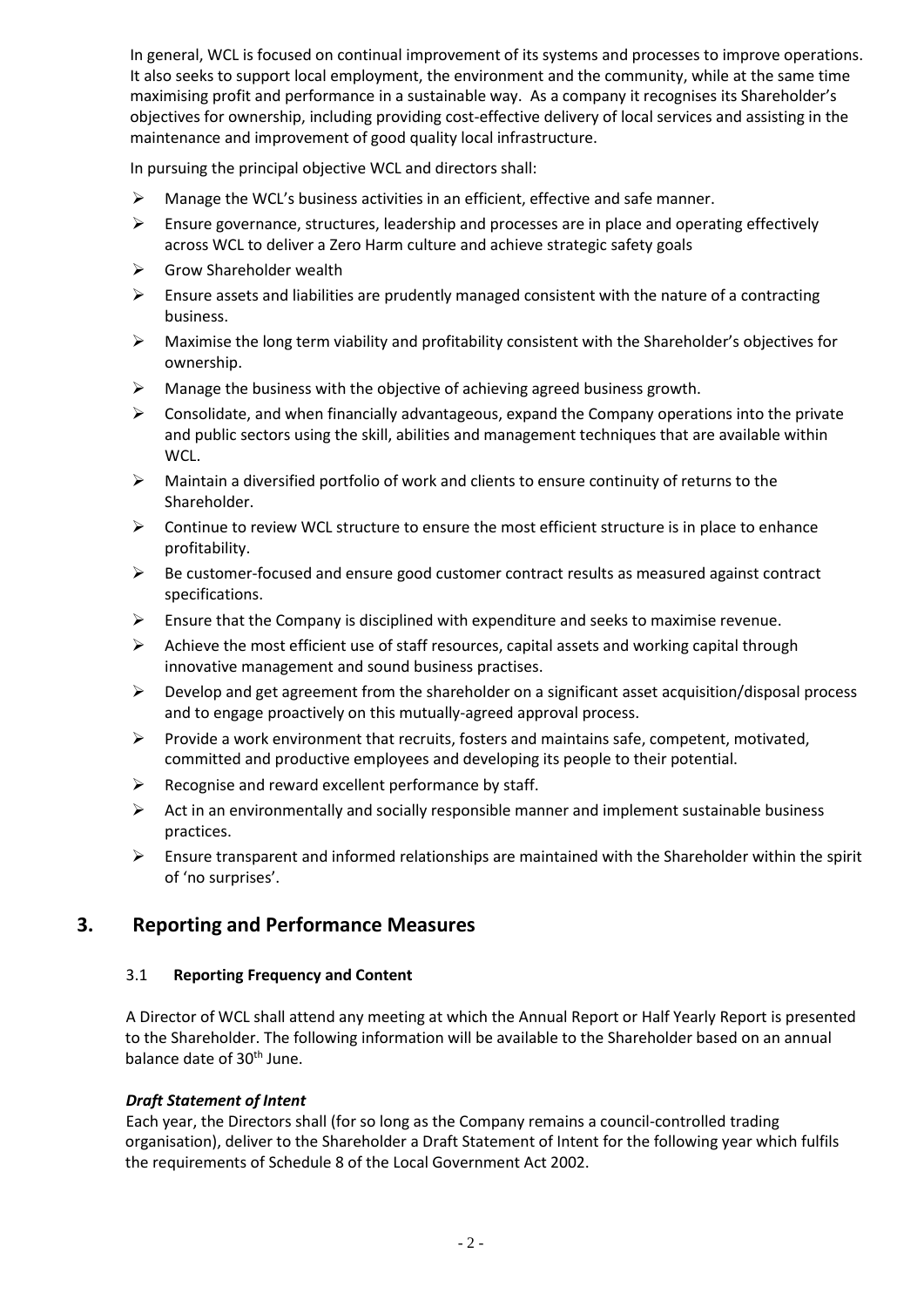## *Completed Statement of Intent*

The board will consider comments on the draft Statement of Intent made on or before 1<sup>st</sup> May. By the commencement of the financial year to which the Statement of Intent relates, the Directors (for so long as WCL remains a CCTO) will deliver to the Shareholder a Statement of Intent for the following year which fulfils the requirements of Schedule 8 of the Local Government Act 2002.

#### *Modifications to Statement of Intent*

The Shareholders may by resolution require the board to modify the Statement of Intent in the manner specified in the resolution. Every modification required by a resolution must be consistent with the objectives of the constitution, and lawful. The Board is required to prepare and adopt a modified Statement of Intent that incorporates the modifications in the resolution and deliver it to each Shareholder within one month of the date of its adoption, and make the modified Statement of Intent publicly available within one month of its adoption.

#### *Quarterly Report*

WCL will report to the Shareholder committee quarterly on performance against the following six strategic categories: Operational, Shareholder Engagement, Safety, People, Financial and Risk.

#### *Half Yearly Report*

Within two months after the end of the first half of each financial year, the Directors shall deliver to the Shareholder an un-audited report containing the information required by the Financial Reporting Act 2013 and a commentary on the results for the first six months together with a report on the outlook for the second six months with reference to any significant factors that are likely to have an effect on the Company's performance, including an estimate of the financial result for the year based on that outlook.

#### *Annual Report*

Within two months after the end of each financial year, the Directors shall deliver to the Shareholder an annual report and audited financial statements in respect of the financial year, containing the following information as a minimum:

A report on the operations of WCL to enable an informed assessment of the Company's performance including:

- ➢ Performance against targets in this Statement of Intent.
- ➢ Performance against the Corporate Governance Statement.
- $\triangleright$  Audited financial statements as required under the Financial Reporting Act 1993.
- ➢ A report on compliance with WCL's Tendering Policy

#### **3.2 Performance Targets and Measures**

Over the next three years, WCL's performance targets are to:

#### **Financial**

- Achieve a before-income tax return (prior to donations, sponsorships and subvention payments) on opening shareholders funds that exceeds 8%.
- Rate of shareholder's funds to total assets > 40%.

#### **Quality Services**

• Maintain ISO 9001 registration and related quality assurance programmes

#### **Health and Safety**

• Maintain a high standard of health and safety in relation to WCL's employees, customers, suppliers, subcontractors and the public, as measured by maintaining ISO 45001 safety management systems accreditation.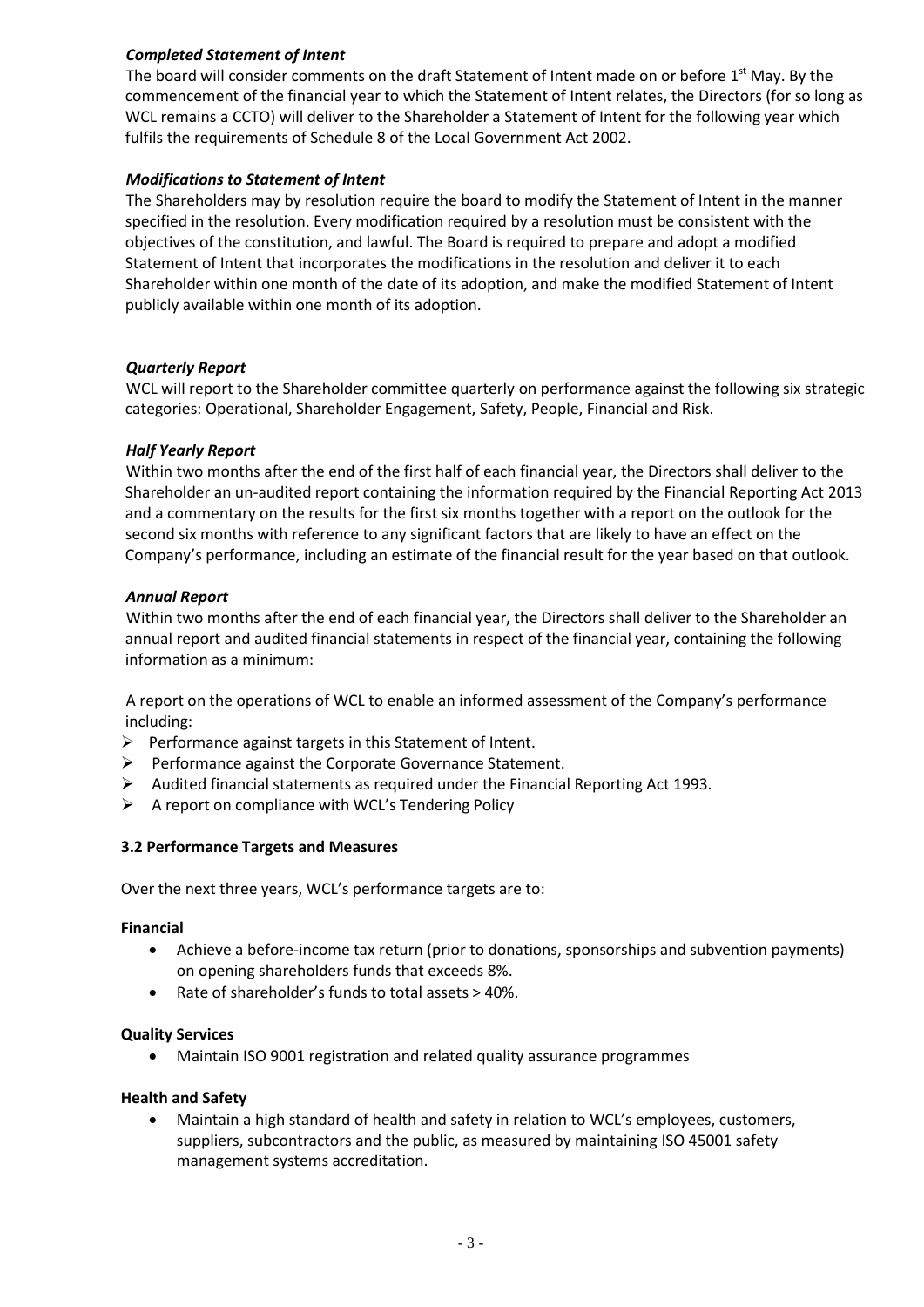• Maintain a total injury frequency rate of no greater than 2 per 200,000 hours worked or 10 per million hours worked.

# **Environmental**

- Maintain ISO 14001 standard to ensure the company has systems in place to environmental and legislative and regulatory requirements.
- Maintain Toitū Envirocare Carbon reduce certification.
- Full compliance with Resource Management Act no breaches.

# **Community**

• Support community initiatives with more than \$50,000 of sponsorship per annum.

# *Ratio of Consolidated Shareholders' Funds to Total Assets*

'Shareholders' Funds' (Equity) are defined as the paid-up capital plus any retained tax-paid profits earned and less any dividends distributed to Shareholders. They include accumulated surpluses, revaluation reserves, trust funds and any other reserves or funds which have been accumulated in accounts known as either 'Revenue Reserves' or 'Capital Reserves'.

'Total Assets' are defined as the sum of all current and non-current assets plus investments of WCL.

The ratio of consolidated Shareholder funds to total assets will be in the range of 60% - 80% (and in accordance with WCL's business plan).

# *Directors Estimate of WCL Value*

The estimated value of WDC's investment in WCL is greater than the paid-up capital and retained earnings. The directors will advise the Shareholder on an annual basis if they believe the value to differ materially from this state.

# **4. Governance, Policy and Procedures**

# **4.1 Corporate Governance Statement**

# **a) Role of the Board of Directors**

The Directors' role is defined in Section 58 of the Local Government Act 2002. This section states that it is the role of a Director of a Council-Controlled Trading Organisation to assist the organisation to meet its objectives and any other requirements in its Statement of Intent. This does not limit the other duties a director to the Council-Controlled Trading Organisation may have. The Board consults with WCL's Shareholder in preparing and reviewing the Statement of Intent.

The Board meets on a regular basis and is responsible for the proper direction and control of WCL's activities. This responsibility includes such areas of stewardship as the identification and control of WCL's business risks, the integrity of management information systems and reporting to Shareholders. While the Board acknowledges that it is responsible for the overall control framework of WCL, it recognises that no cost effective internal control system will preclude all error and irregularities. The system is based upon written procedure, policies and guidelines, organisational structures that provide an appropriate division of responsibility, a total quality management audit system, and the careful selection and training of qualified personnel.

The Board recognises that the ultimate shareholder is a territorial local authority and that this imposes additional legislative and compliance demands on the company and that its actions have an impact on the council*.*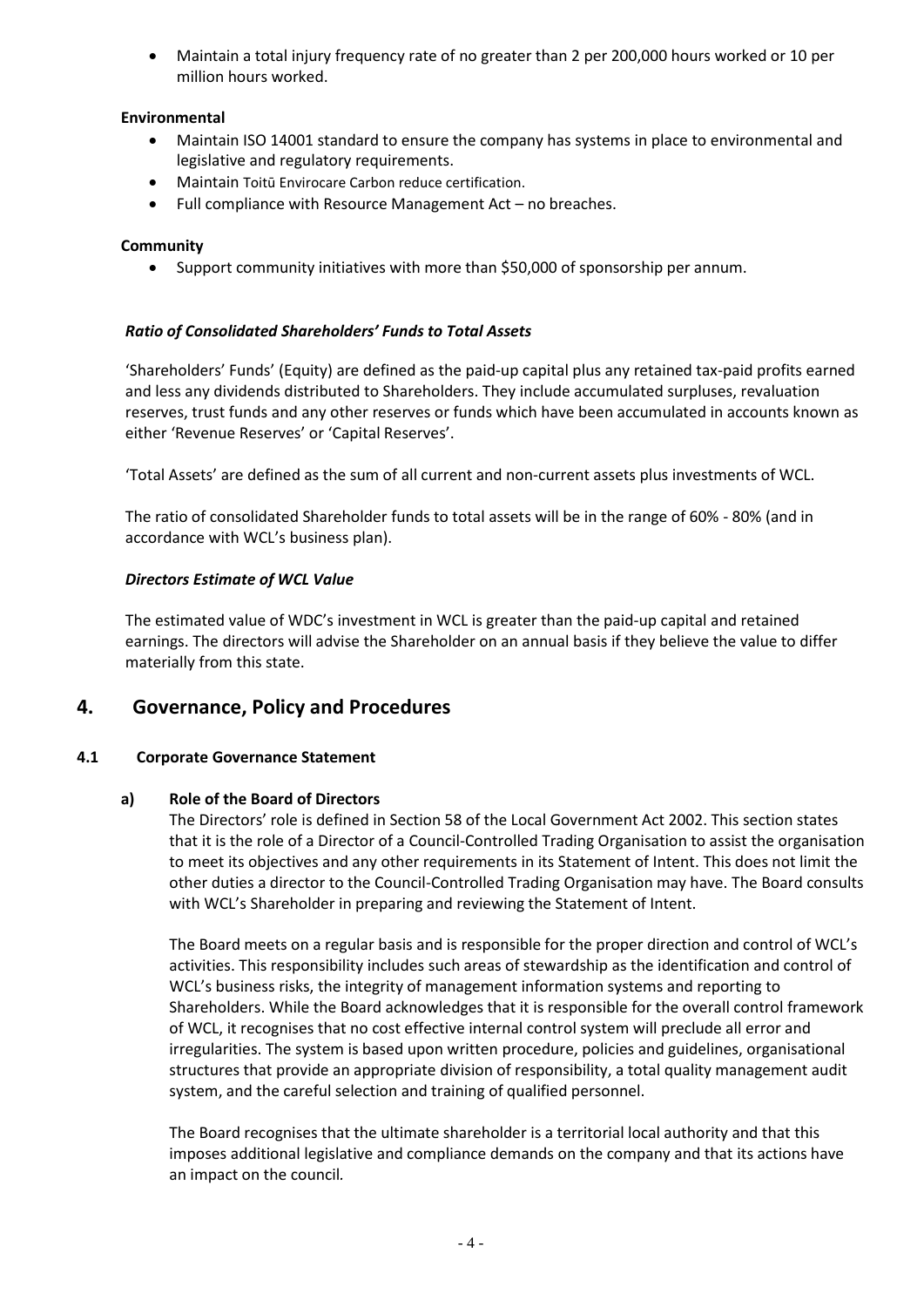To achieve this governance the Directors will:

- Conduct regular briefings with the designated Shareholder representatives to discuss emerging risk and opportunities of the business, the general forecast performance expectations and to learn of relevant changes in Shareholder policies, expectations or risk appetite.
- Act on an informed basis, in good faith with due diligence and care and in the best interests of the Shareholder and WCL.
- Act in accordance with the constitution and Statement of Intent.
- Ensure compliance with applicable legislation and regulation.
- Review and guide corporate strategy, major plans of action, risk policy, annual budgets and annual plans, set performance objectives, monitor implementation and corporate performance, and oversee major capital investment expenditures, acquisitions and divestments.
- Monitor and manage potential conflicts of interest of management, board members and Shareholder.
- Ensure WCL's financial management is consistent with good business practice.
- In the spirit of no surprises, keep the Shareholder informed on significant events and issues, including those sensitive to publicity that may arise from the Shareholder being a political organisation.
- Promote a culture which requires all employees to adhere to high levels of ethical behaviour.
- Ensure WCL continues to develop a Zero Harm health and safety culture that manages risk, behaviour and outcomes to a high standard to avoid harm to people so that all staff return home safely every day.
- Provide a healthy and safe environment and ensure all Health and Safety Act obligations are met by the Company.
- Monitor the effectiveness of overall governance and make changes as needed.
- Maintain the company's economic sustainability through the mitigation of business risk and to develop and maintain a comprehensive risk management strategy.
- Keep the shareholder informed of matters of substance affecting the Company.

# **b) The Role of the Shareholder**

The Board aims to ensure that the Shareholder is informed in a timely manner of all major developments affecting the Group's state of affairs. The Shareholder is consulted on the review of WCL's Statement of Intent and is responsible for the appointment of directors. Information is communicated to the Shareholder in the Annual Report, the Interim Report and special meetings where required.

The Shareholder is expected to:

- Deal with issues raised by WCL in a prompt, expedient and professional manner.
- Maintain a high level of communication with WCL on relevant matters.
- Ensure transparent and collaborative relationships are maintained with WCL.

# **c) Board Appointments**

Directors are appointed by the Shareholder in accordance with Shareholder policy. The Board is subject to the Shareholder's director rotation policy requiring all of the directors retire over any three-year period. Directors are appointed for up to a maximum period of three years. Ideally directors are rotated on regular basis. Retiring Directors shall be eligible to apply for reappointment.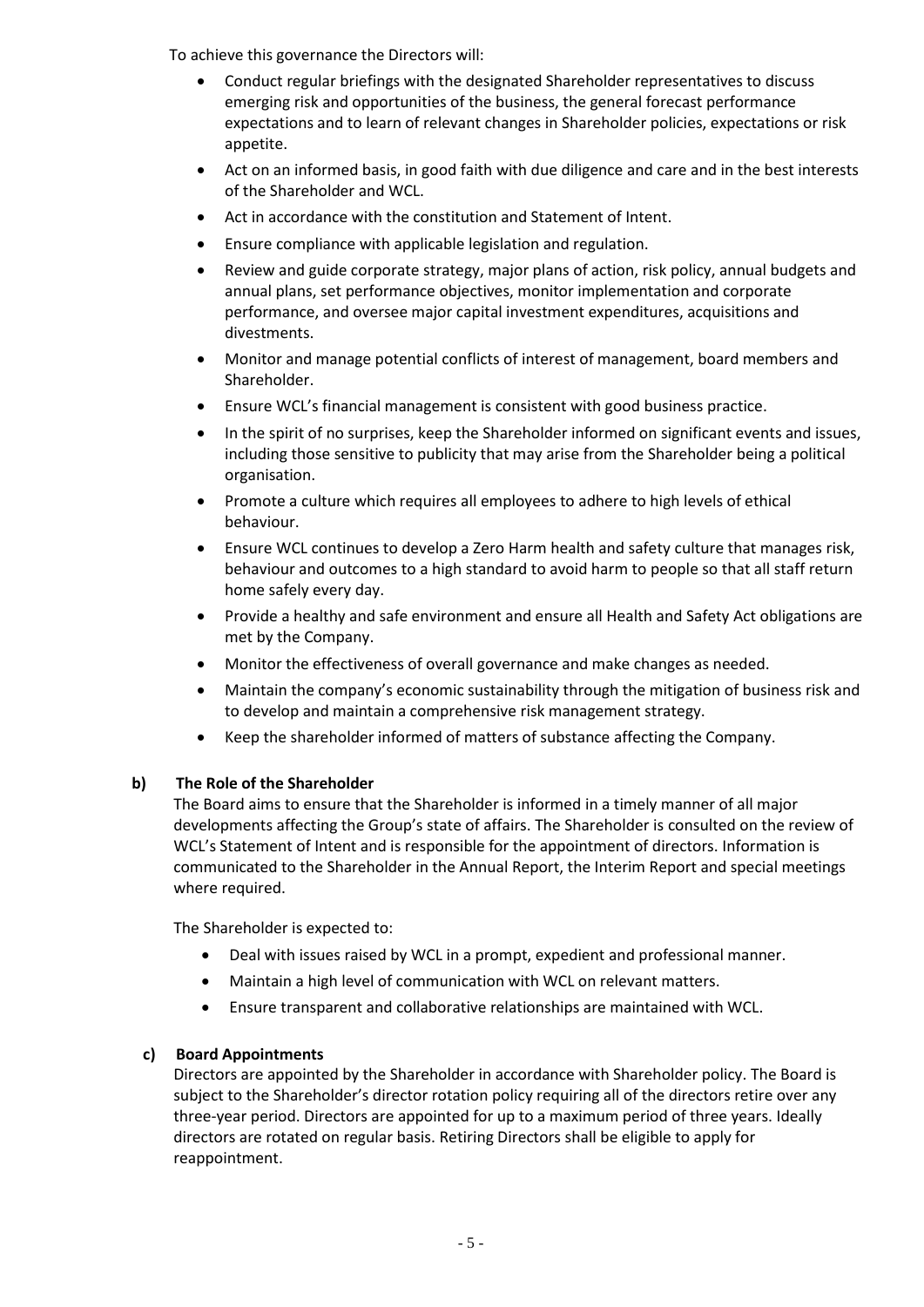# **d) Director and Board Performance**

The Board formally reviews its performance, and the performance and contribution of individual directors on an annual basis, taking into account the current and future needs of WCL, and performance improvement, processes are implemented as required. The Chairman of the Board will report to the Shareholder on any particular mix of skills the board requires of any new Director.

# **e) Board Committees**

The Board maintains a number of standing committees that focus on particular areas of the Board's responsibilities. These include:

## *Audit/Finance and Risk:*

The committee:

- $\triangleright$  Monitors the audit function and reviews the adequacy and quality of the annual audit process;
- ➢ Ensures WCL maintains property accounting records and complies with all relevant legislation.
- ➢ Monitors changing business risk analysis and mitigation strategies.

#### *Remuneration:*

The committee reviews the remuneration and performance of the Chief Executive Officer.

#### **f) Company Management Structure**

The Management of WCL is delegated to the Chief Executive, who will manage WCL in accordance with the directives of the Board and good business practice.

#### **g) Treasury Policy**

There is no exposure to foreign exchange and interest rate risk is managed in accordance with the Group's Policy Manual that sets limits of management authority. No speculative investments are approved and investments not with a registered bank require board approval.

#### **h) Code of Conduct**

The Board has adopted policies for its members, executives and staff, specifying the business standards and ethical considerations in conducting its business with stakeholders. The policy includes:

- $\triangleright$  Corporate governance matters (as described);
- ➢ Relationships with employees and customers (ethics, health and safety);
- ➢ Confidentiality of company information;
- $\triangleright$  Environmental responsibilities.

#### **i) Audit**

External auditors are used to evaluate the quality and reliability of information provided to the Shareholders.

#### **4.2 Dividend Policy**

WCL is committed to maximising the long-term sustainable distribution flow to the shareholder and maintain a distribution intent of paying 50% of any net after tax return to the shareholder, subject to capital requirements of Whitestone Contracting Limited.

Any distribution needs to be prudent in the circumstances and meet the solvency test.

Some, or all, of the distributions to the Shareholder may be made, with agreement of the Shareholder, by subvention payment, or other mutually agreed method after taking account of all tax considerations.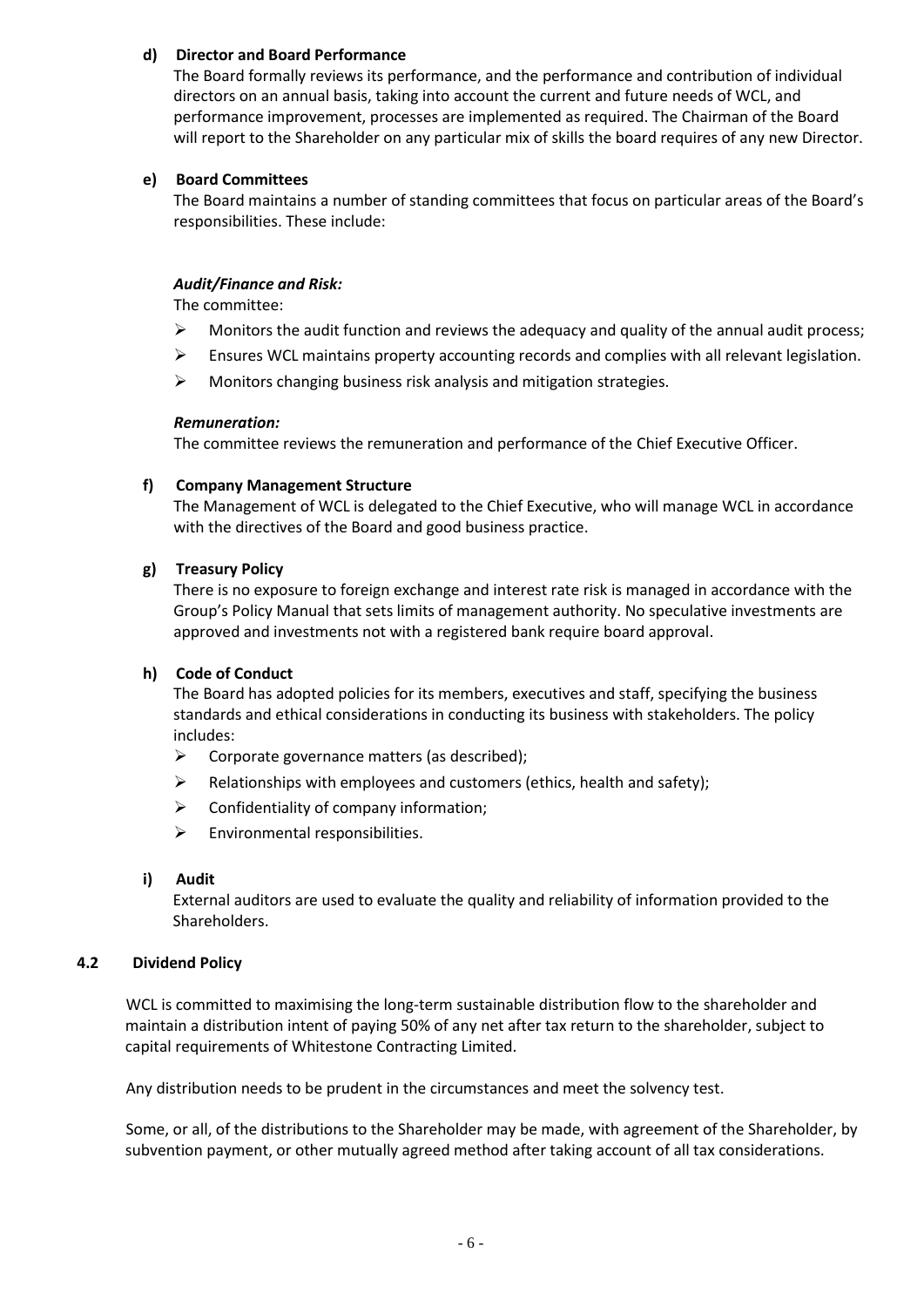WCL will declare dividends and make subvention payments, or other distributions, consistent with the amounts recommended by the Directors as suited to sustain the viability of the business in accordance with clause 3.2 - subsection (i).

### **4.3 Accounting Policies**

WCL's accounting policies will comply with the legal requirements of the Companies Act 1993, the Financial Reporting Act 1993 and Local Government Act 2002 and be consistent with generally accepted accounting principles. A full statement of Accounting Policies will be presented in WCL's Annual Report.

## **4.4 Significant decisions affecting land or water**

Before the company makes a decision that may significantly affect land or a body of water, it will take into account the relationship of Maori and their culture and traditions with their ancestral land, water, sites, Wãhi Tapu, valued flora and fauna and other taonga.

#### **4.5 Procedures for Acquisition of Other Interests**

The procedure to be followed for share acquisitions will be at the discretion of the Directors unless the acquisition qualifies as a significant acquisition or a major transaction.

A significant acquisition is defined as an acquisition with a value more than 20% of WCL's total value.

The Directors will consult the Shareholder prior to completing a significant acquisition.

A major transaction is defined as an acquisition involving more than 50% of the total assets of the Company or when a new CCO is established. Such a transaction requires a special resolution of the Shareholder.

#### **4.6 Procedures for Divestment of assets or Interests**

A significant divestment is defined as a divestment with a value more than 20% of WCL's total value.

The Directors will consult the Shareholder prior to completing a significant divestment.

A major transaction is defined as a divestment involving more than 50% of the total assets of the Company. Such a transaction requires a special resolution of the Shareholder

# **4.7 Activities for Which WCL Seeks Compensation from any Local Authority.**

WCL undertakes work on a contractual basis for several local authorities, including the Shareholder. On occasions, WCL seeks compensation for breach of contract. Should compensation be sought or obtained from the Shareholder, the details shall be recorded in the annual report of WCL and the Shareholder.

Currently WCL does not provide facilities or amenities, make grants or perform regulatory or other government functions.

The Shareholder is not permitted to provide any guarantee, indemnity or security in respects of the assets, liabilities or trading activities of WCL.